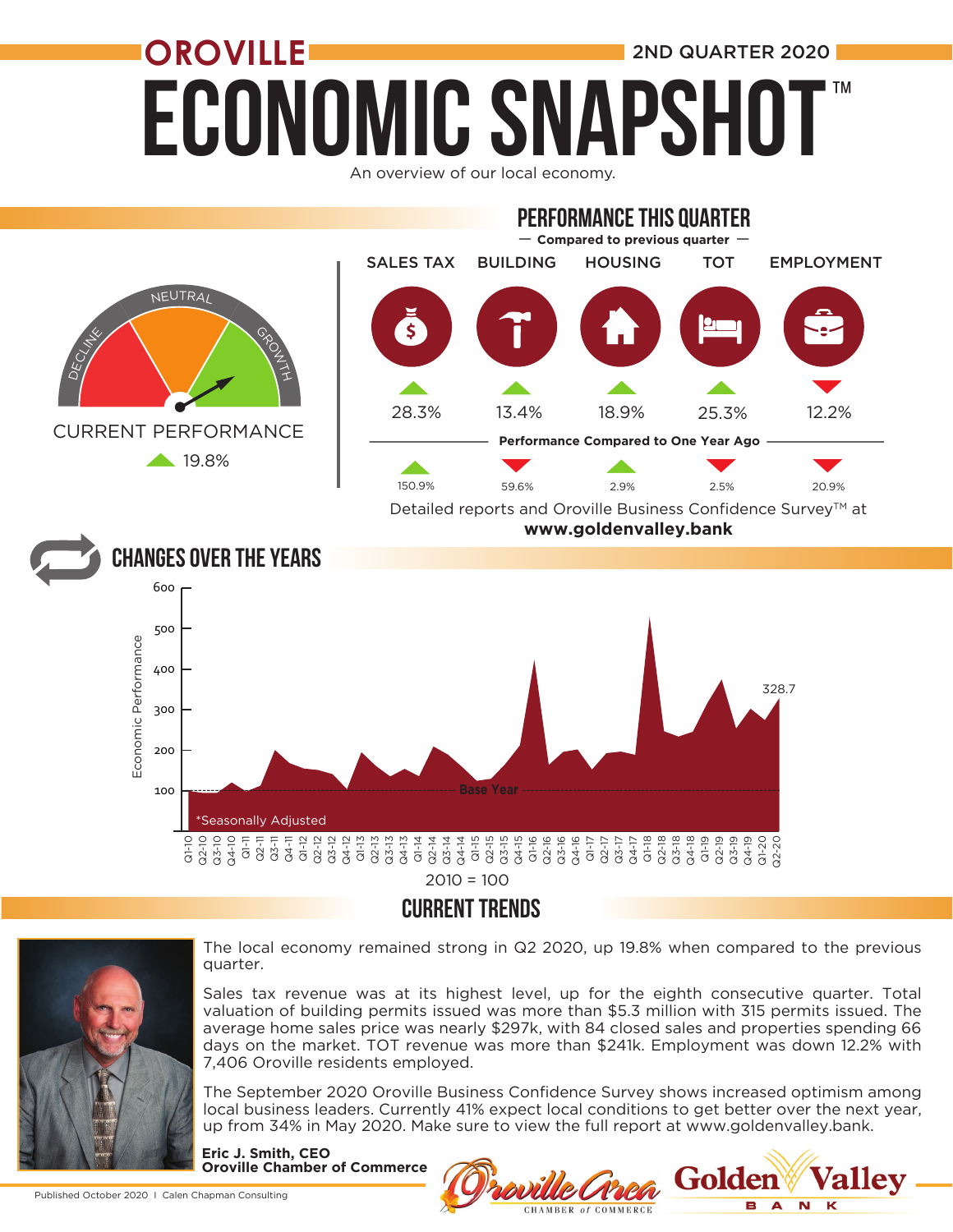### Economic Snapshot **OROVILLE** 2ND QUARTER 2020 An overview of our local economy. ™





# 2ND quarter trend

Sales tax revenue was at its highest level in Q2 2020, up for the eighth consecutive quarter. Sales tax is now the most recovered component of the snapshot when compared to Q1 2010, up more than \$3.3 million since that time.

Total revenue was more than \$3.9 million in Q2 2020, up 28.3% from the previous quarter and up 150.9% from a year ago. Much of the drastic increase in revenue can be attributed to the implementation of Measure U starting in Q2 2019. Measure U is an additional 1% sales tax which was voted on back in November 2018. **OROVIGE CHAMBER 1998**<br>
Sales tax revenue was at its higher eighth consecutive quarter. Sales<br>
component of the snapshot where than \$3.3 million since that time.<br>
Total revenue was more than \$3.5<br>
from the previous quarter

The September 2020 Oroville Business Confidence Survey shows 64% of local business leaders expect their sales to increase or remain the same over the next year, up from 56% in May 2020. Make sure to view the full survey results at www.goldenvalley.bank

### **Eric J. Smith, CEO**

More Economic Snapshot information available at www.goldenvalley.bank



Member FDIC I Published October 2020 I Calen Chapman Consulting

#### 2ND QUarter Sales Tax Performance



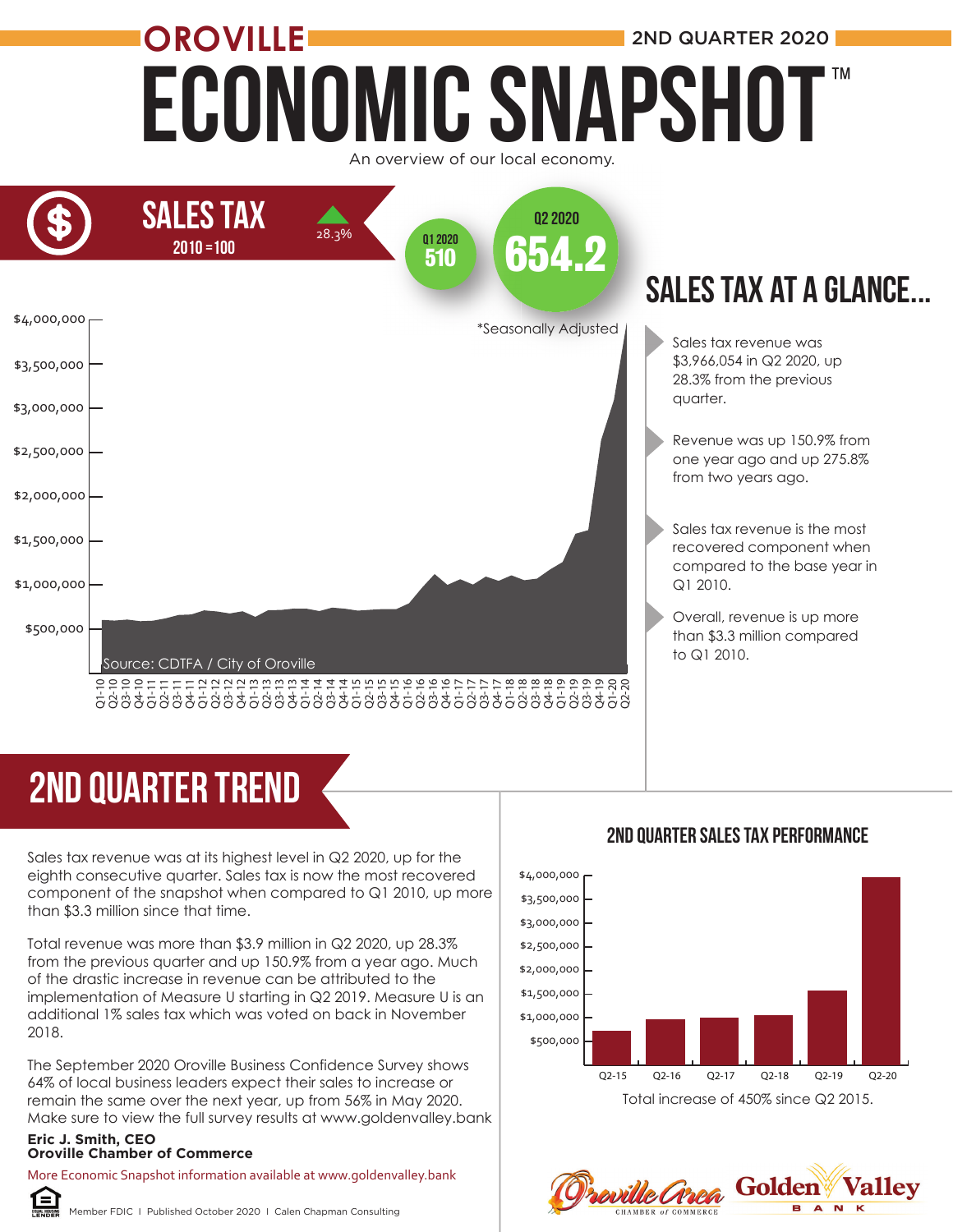### ECONOMIC SNAPSHOT **OROVILLE** 2ND QUARTER 2020 An overview of our local economy. ™



### at a glance... at **BUILDING PERMITS**

Total value of building permits issued in Q2 2020 was over \$5.3 million, up 13.4% from the previous quarter.

Valuation was down 59.6% from a year ago and down 35% from two years ago.

There were 315 permits issued in Q2 2020, down from 379 permits in the previous quarter.

Compared to the base year in Q1 2010, total valuation has increased 305.2% or more than \$4 million.

# 2ND quarter trend

Total valuation of permits issued was more than \$5.3 million in Q2 2020, up 13.4% following a decrease in the previous quarter.

There were 315 permits issued in Q2 2020, down from 379 in the previous quarter and down from 440 permits a year ago. There were 15 permits issued for new single family homes, valued at more \$3.2 million total, down from 17 permits valued at nearly \$3.7 million in the previous quarter. Even with fewer permits issued, total valuation remained strong in Q2 2020. When compared back to the base year in Q1 2010, current levels are more than \$4 million beyond a recovery.

Volatility between quarters has remained normal for this component due to project size, number of projects, and standard seasonal trends and should not be a major concern at this time.

#### **Eric J. Smith, CEO Oroville Chamber of Commerce**

ſ=`

More Economic Snapshot information available at www.goldenvalley.bank

#### Member FDIC I Published October 2020 I Calen Chapman Consulting





Proville Croea Golden **Vallev**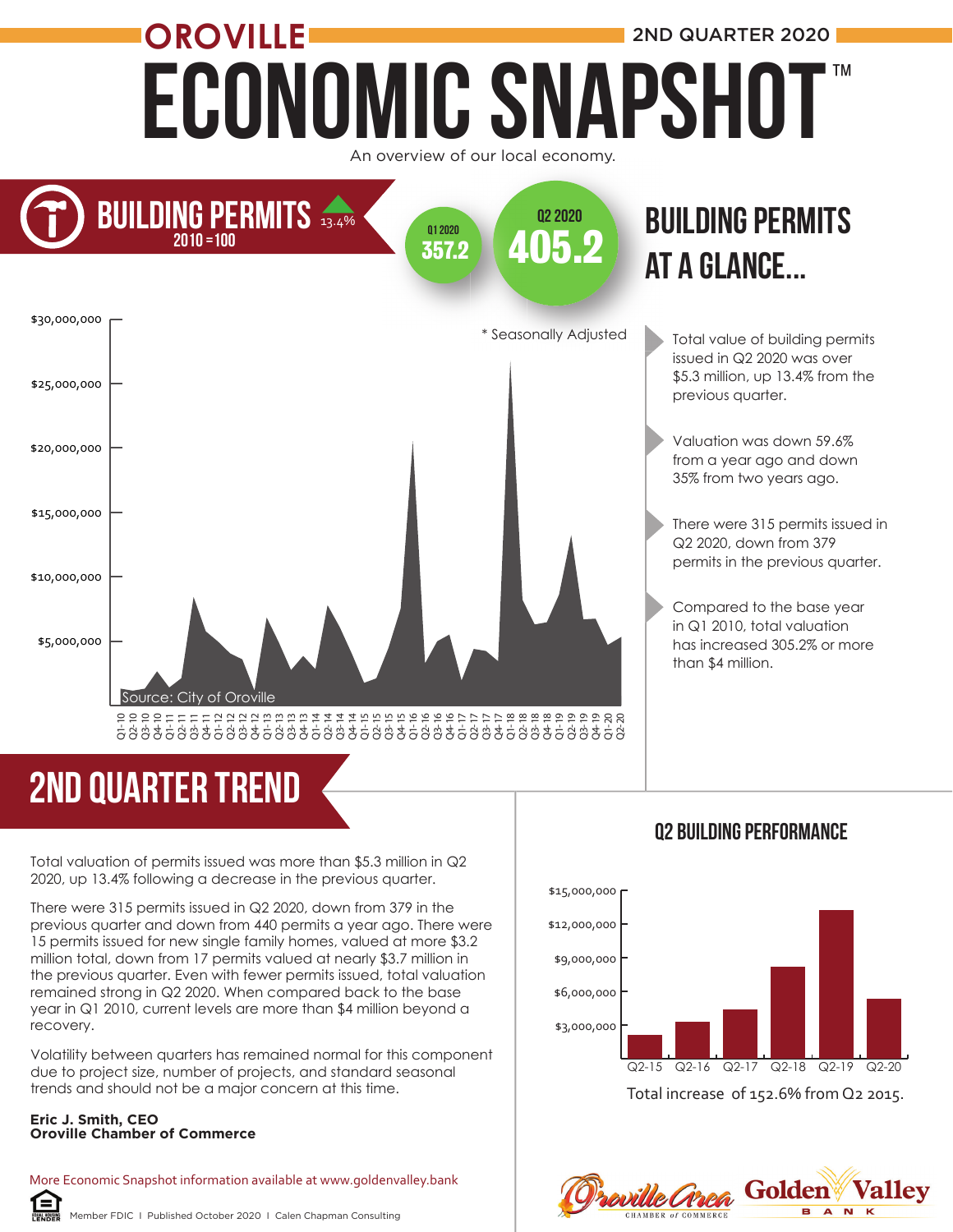## Economic Snapshot **OROVILLE** 2ND QUARTER 2020 ™





# 2ND quarter trend

The average home sales price noticed a strong increase in Q2 2020, up 18.9% from the previous quarter. Current prices are now at their highest level since the base year in Q1 2010.

Average prices noticed a decrease in Q1 2020, the start of the COVID-19 lockdown, which had a strong impact on the entire economy. Once some of the lockdown started to ease up, the housing market made a strong comeback. Prices were up, there were four more closed sales, and properties stayed on the market an average of 66 days, just a few more than the previous quarter.

The average home sales price in Q2 2020 was 114.5% higher than the base year in Q1 2010.

#### **Eric J. Smith, CEO Oroville Chamber of Commerce**

自

More Economic Snapshot information available at www.goldenvalley.bank

#### 2ND Quarter Performance -Average Sales Price-

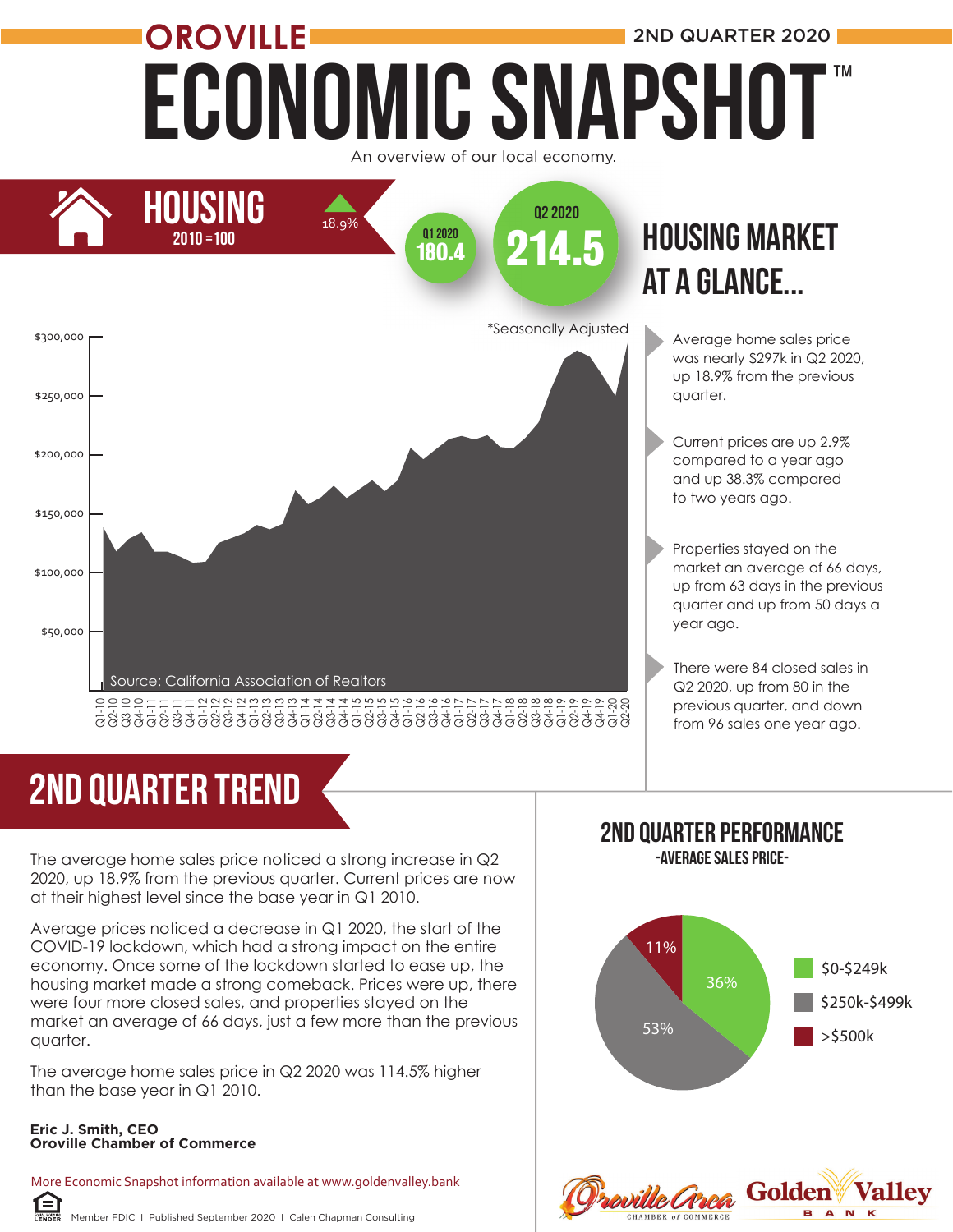## Economic Snapshot **OROVILLE** 2ND QUARTER 2020 ™





# 2ND quarter trend

TOT revenue quickly recovered in Q2 2020 with total revenue of more than \$241k, up 25.3% from the previous quarter.

Revenue has noticed strong growth over the past couple of years, some of which can be attributed to impacts from the Camp Fire and the Oroville Dam crisis which brought in many workers needing hotels. Looking over just the past couple of years, TOT has increased 5 out of 8 quarters and is up 25.3% overall.

Minor volatility between quarters can be common for this component due to occasional missed, late, or double payments along with standard seasonal trends.

#### **Eric J. Smith, CEO Oroville Chamber of Commerce**

More Economic Snapshot information available at www.goldenvalley.bank



Member FDIC I Published October 2020 I Calen Chapman Consulting

### \$50,000 \$100,000 \$150,000 \$200,000 \$250,000 Q2-15 Q2-16 Q2-17 Q2-18 Q2-19 Q2-20 Total increase of 105.8% since Q2 2015.

#### **Valley Golden** soville Croca

N

#### 2ND Quarter Performance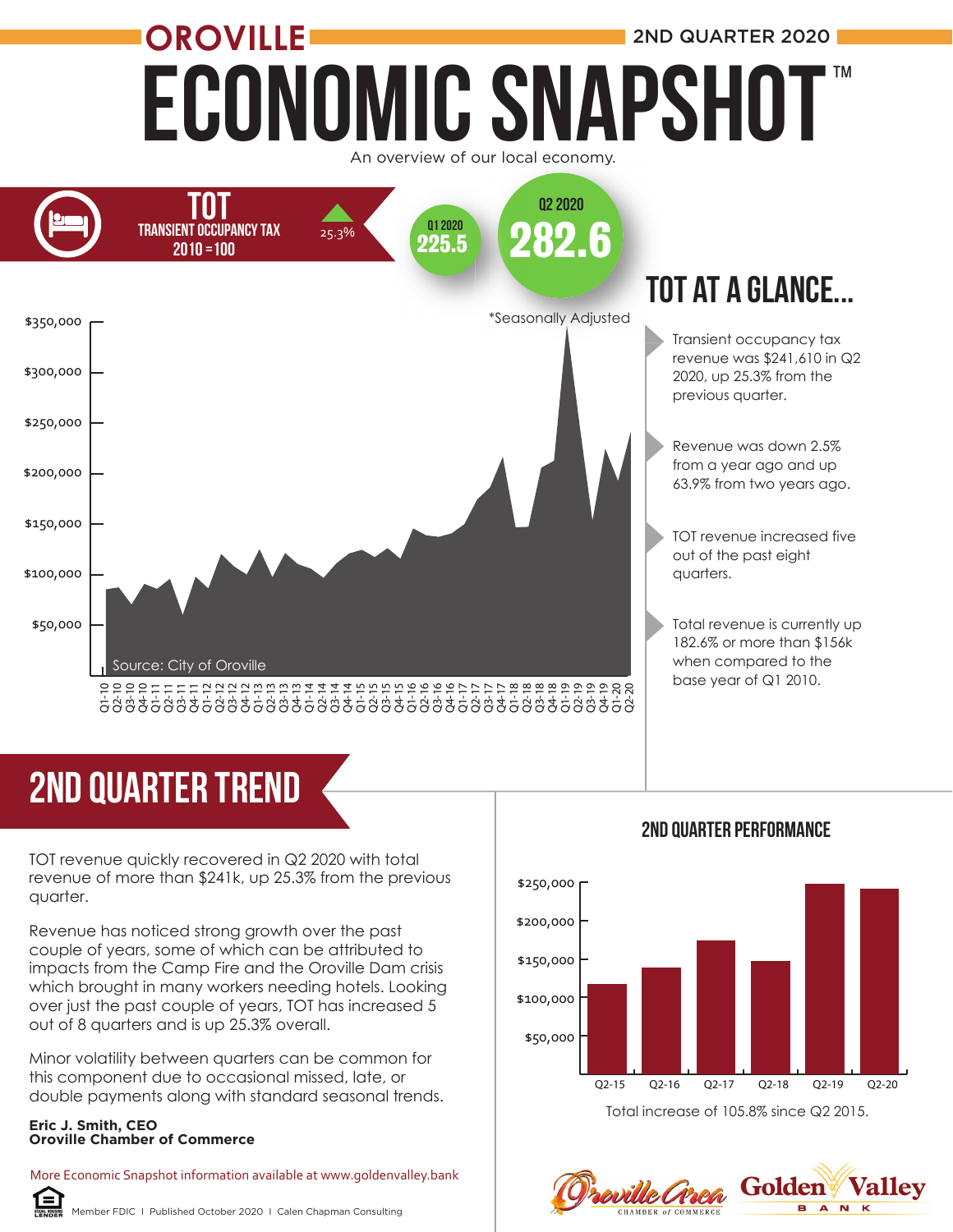

## 2nd quarter trend

There were 7,406 Oroville residents employed in Q2 2020, a strong decrease of 12.2% from the previous quarter as COVID-19 impacts start to show. Employment is currently at its lowest level since Q1 2020, down 13.2% with 1,126 fewer residents employed since that time.

Local employment had shown a strong performance through the end of 2019, which was the third highest level since the base year. At that point, there 9,320 residents employed, over 1,900 more residents than the current level.

According to local business leaders, employment should continue to remain strong in the near future. The September 2019 Oroville Business Confidence Survey shows 20% are expecting to add more employees over the next 12 months.

#### **Eric J. Smith, CEO Oroville Chamber of Commerce**

More Economic Snapshot information available at www.goldenvalley.bank 臼

Member FDIC I Published September 2020 I Calen Chapman Consulting

### Q2 Performance



Proville Grea Golden **Vallev**